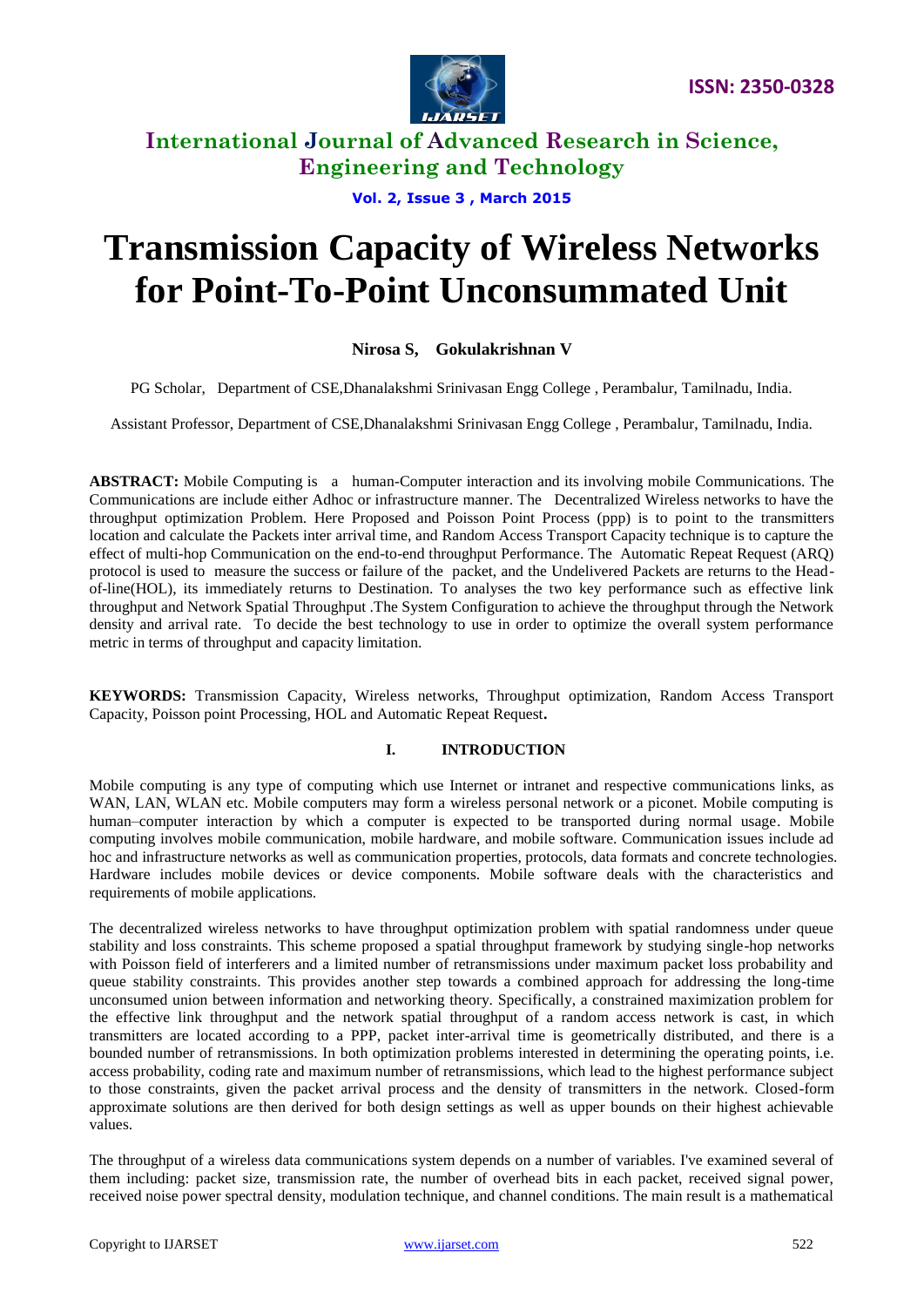

### **Vol. 2, Issue 3 , March 2015**

technique for determining the optimum transmission rate and packet size as a function of the other variables. The key to maximizing the throughput rate is maintaining the signal-to-noise ratio at an optimum level determined by the nature of the modem and the channel. The Decentralized wireless networks to have the simple deployment without the need for pre-existing infrastructure. The Transport Capacity is to characterize the behaviour of multi-hop adhoc networks and it have the infinite number of nodes .The Transmission capacity(TC) metric are used to define the maximum density of successful transmissions of a certain rate and outage probability constraint supported per unit network area. To solve the throughput optimization problem using the ppp and HOL and ARQ.

The Random Access Transport Capacity (RTC) and poisson point processing (ppp) are the techniques are used to improve the throughput metric. The Random Access Transport capacity as to capture the effect of multi-hop communication on the end-to-end throughput performance. Its also to improve the throughput optimization in number of multihop communication. The techniques are also to Measure the two key performance such as link stability and packet loss constraints. To propose a spatial throughput framework by studying single-hop networks with Poisson field of interferers and a limited number of retransmissions under maximum packet loss probability and queue stability constraints. This provides another step towards a combined approach for addressing the long-time unconsumed union between information and networking theory. It's also provide the link stability and packet loss constraints.

### **II. RELATED WORK**

Here we are using different techniques in wireless networks. Those are Random access transport capacity, Poisson point processing, HOL and Automatic repeat request.

#### **A) Random Access Transport Capacity**

The Random Access Transport capacity as to capture the effect of multi-hop communication on the end-to-end throughput performance. It is also to improve the throughput optimization in number of multihop communication.

#### **B) Poisson point Processing**

The point process is a type of random process for which any one realisation consists of a set of isolated points either in time or geographical space, or in even more general spaces. For example, the occurrence of lightning strikes might be considered as a point process in both time and geographical space if each is recorded according to its location in time and space. The Poisson point processing metric are used to normally evaluating a snapshot of single-hop network in which the node locations of the network.

#### **C) HOL and Automatic Repeat Request**

Head-of-line blocking (HOL blocking) in computer networking is a performance-limiting phenomenon that occurs when a line of packets is held-up by the first packet, for example in input buffered network switches, out-of-order delivery, and multiple requests in HTTP pipelining. Automatic repeat-request (ARQ) protocol is used to measure the success or failure (outage) of the packet detection at RX is reported back to TX through an error and delay-free control channel. In that case, the undelivered packet returns to the head-of-line (HOL) of the queue, waiting to be retransmitted in the next medium access. Assuming that a packet can be retransmitted through the TX*k*–RX*k* link at most *mk* times, then there are two possible outcomes for packet departure from T x*k*, namely (i) it is either correctly received or (ii) it is not successfully received after 1 + *mk* attempts and the dropped from the queue, declaring a packet loss event.

#### **III. SYSTEM DESIGN**

The transmission capacity (TC) metric, defined as the maximum density of successful transmissions of a certain rate and subject to an outage probability constraint that can be supported per unit network area. This performance metric is normally evaluated by considering a snapshot of a single-hop network, in which transmitters access the network using slotted ALOHA protocol and node locations follow a homogeneous Poisson point process (PPP). Based on the analytical convenience of PPP, this framework allows for accurate performance evaluation of several cutting-edge communication strategies in wireless ad hoc networks, as summarized or by evaluating the average performance of the network over different spatial realizations. The proposed an extension of TC, namely random access transport capacity (RTC), so as to capture the effect of multi-hop communication and retransmissions on the end-to-end throughput performance. They evaluates how the number of hops and retransmissions of packets detected in error employing an ARQ protocol affect a revisited version of the transmission capacity metric. Interestingly, the number of multiple hops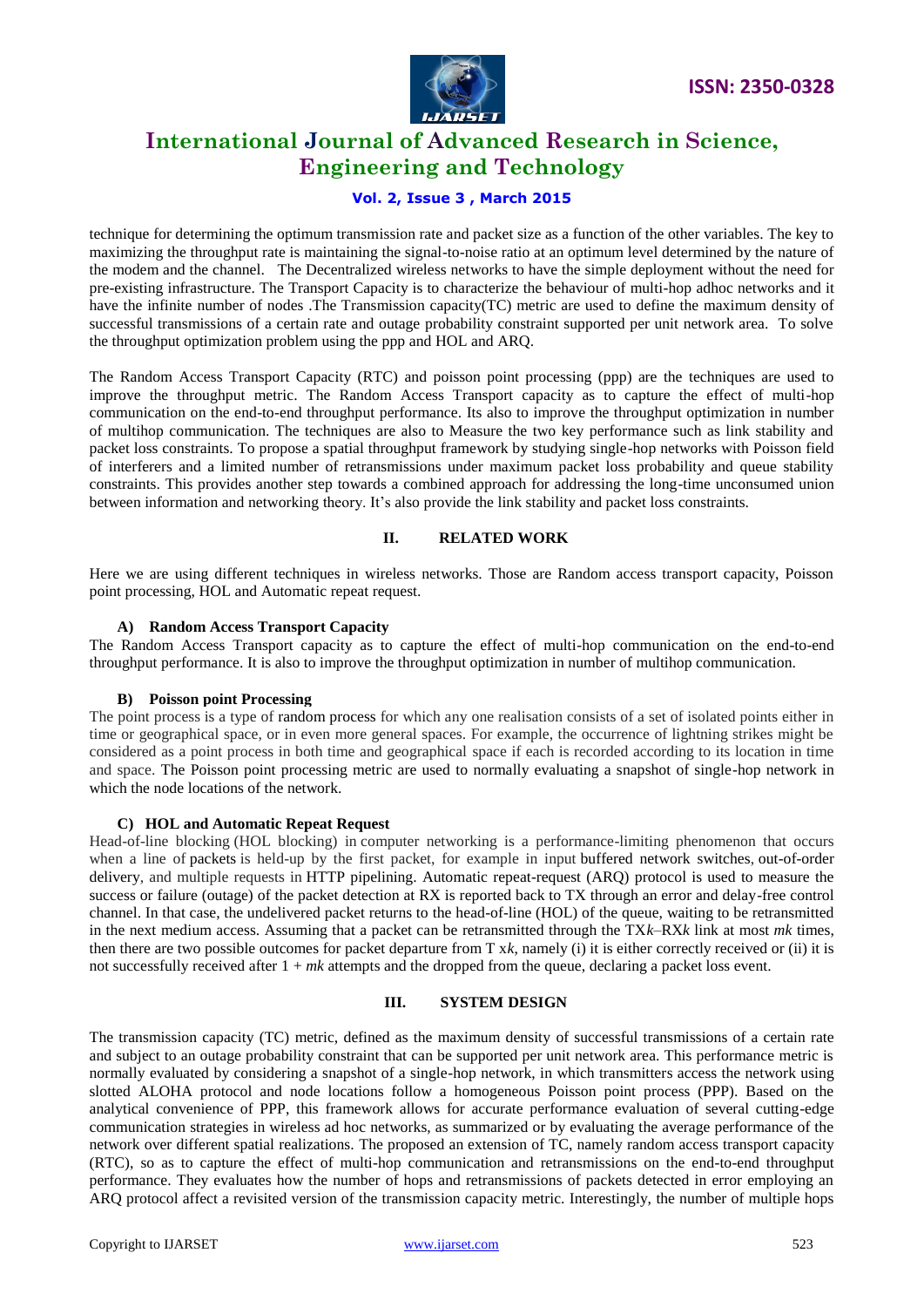

## **Vol. 2, Issue 3 , March 2015**

and a delay constraint, which is related to them and packet retransmissions, are incorporated in the modified TCmetric. Existing methods having different challenges, those are Packet data loss, Low Queuing stability, High network throughput and High packet retransmission.

Nevertheless, in all exiting studies, neither queuing delay nor packet arrival process are considered, which may lead to unstable system operation. Queue stability has been extensively studied in general settings for stochastic networks as well as in slotted ALOHA systems. In, Traditional System the authors study the interplay between stability and capacity in two-dimensional grid and ring (regular) networks. Recently, the problem arrows in such papers made a first step towards the combination of the stochastic geometry framework and queuing theory by analysing the stability and the average delay of single-hop ad hoc networks.

The spatial throughput framework by studying single-hop networks with Poisson field of interferers and a limited number of retransmissions under maximum packet loss probability and queue stability constraints. This provides another step towards a combined approach for addressing the long-time unconsumed union between information and networking theory. Specifically, a constrained maximization problem for the effective link throughput and the network spatial throughput of a random access network is cast, in which transmitters are located according to a PPP, packet inter-arrival time is geometrically distributed, and there is a bounded number of retransmissions.

In both optimization problems, we are interested in determining the operating points, i.e. access probability, coding rate and maximum number of retransmissions, which lead to the highest performance subject to those constraints, given the packet arrival process and the density of transmitters in the network. Closed-form approximate solutions are then derived for both design settings as well as upper bounds on their highest achievable values. It results show the effect of the network density and arrival rate on the network performance, indicating under which network parameters the optimal constrained performance converges to its unconstrained optimal value. Necessary conditions so that the effective link throughput and the spatial throughput are achievable under the stability and packet loss constraints are also provided.

In our proposed model, the source will be sending the data from source to destination, then the intermediate node will be receiving the data and again it will pass to the destination by the intermediate node and to check the Packet status to whether the data was to reach the destination or not.If the Packet was failed it goes to HOL and ARQ buffer and its waiting for retransmissions and after the packet was sent to the destination to achieve the spatial throughput in efficient manner.

#### **A) DISCOVERY OF NODES**

The Node name, Internet protocol address, and port number is get from the user and the user Details are stored in the data base successfully. The user can enter in to the network through the login If the user can enter the correct port number and user name in login means login successfully otherwise the login failed.

#### **B) RANDOM ACCESS TRANSPORT CAPACITY**

The details of the nodes have been retrieved from the data base and the Random access transport capacity splits the nodes in the different parts of the network,the link between the nodes have been created through by creating dynamic path between the node the HOL and ARQ have been set successfully in the network.

#### **C) POISSON POINT PROCESSING**

The source sends the data to the destination through dynamic path and the intermediate node receives the message. Poisson Point Processing has been checked for the message and Sending the Acknowledgment to next neighbour node if the message is not belongs to that node.

#### **D) HOL & AUTOMATIC REPEAT REQUEST**

If the acknowledgment has not arrived from the neighbour node means the intermediate node sends the data to HOL & ARQ server and the HOL and ARQ server finds the path for routing and sends that path to the source. The detail of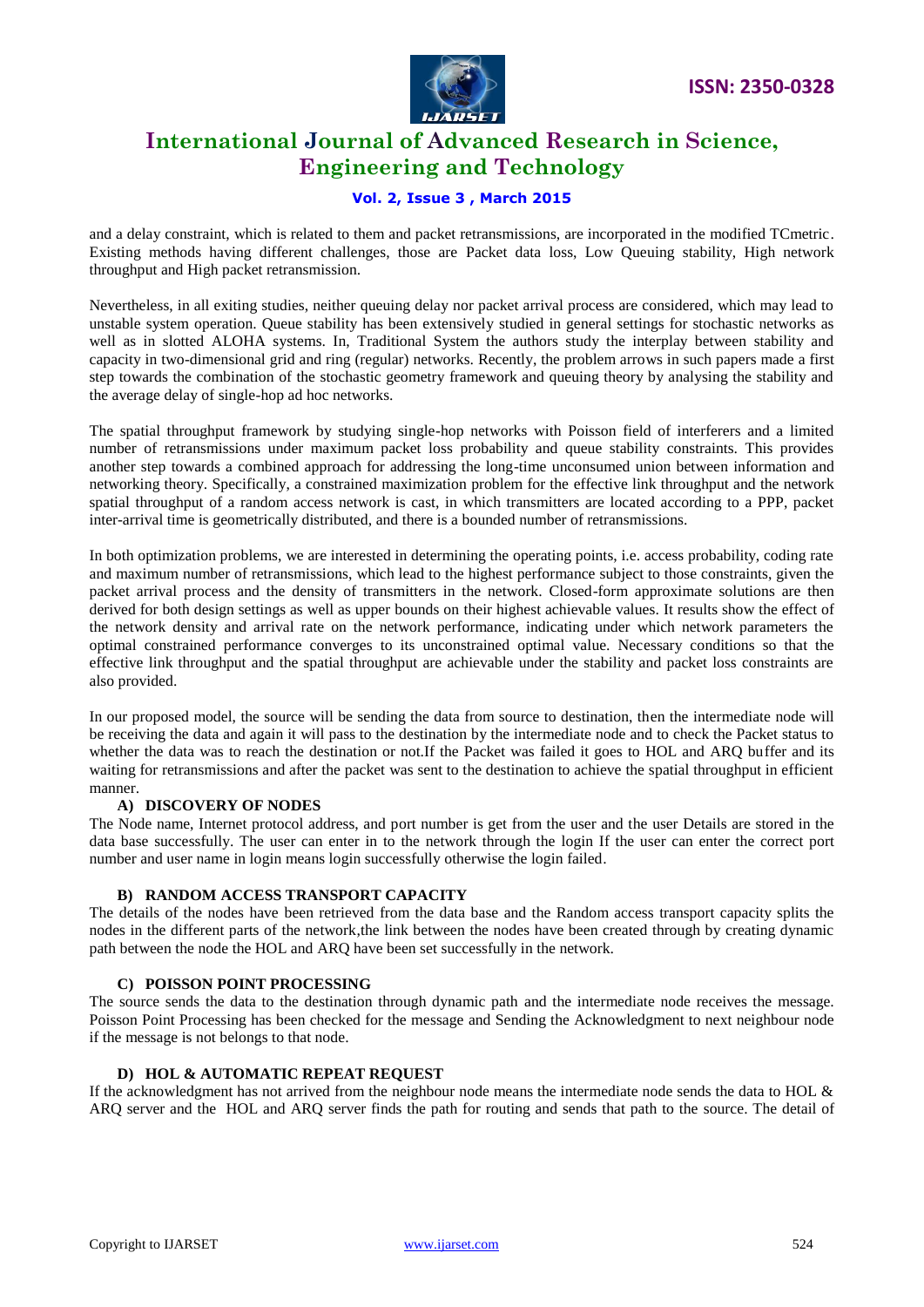

# **Vol. 2, Issue 3 , March 2015**

node that not responds correctly is stored in the data base if the acknowledgment have been received successfully .



Figure 1: System Architecture

## **E) HOL AS AUTHENTICATOR**

If any data loss in the intermediate node automatically it will transferred to the HOL . The HOL to get data to transferred to the Destination. Suppose if the Hacker tries to get data from the HOL then the HOL should be highly authenticated. So to make the HOL as highly secured authenticated Technique.

#### **F) TIME DELAY REDUCTION**

During the packet loss the data will transfer to HOL and then it will be send to the destinations in this process the time delay during the retransmission will be so high. So as to reduce the time ,even when the data takes pass through the HOL the time should be less taken.

#### **IV. CONCLUSION**

To investigate the performance of random spatial networks in terms of effective link throughput and the network-wide spatial throughput under a queue stability constraint and bounded packet loss probability. Considering an ad hoc network in which transmit nodes are located according to a homogeneous Poisson point process and are subjected to geometric packet arrivals, In this method is possible to achieve the non-constrained throughput performance and also established a necessary condition so that both throughputs are achievable under the above constraints. The individual link design parameters that lead to the highest effective link throughput are not always a wise choice for maximizing the network spatial throughput. In this work mainly talks to optimize the throughput efficiency. The drawbacks in this